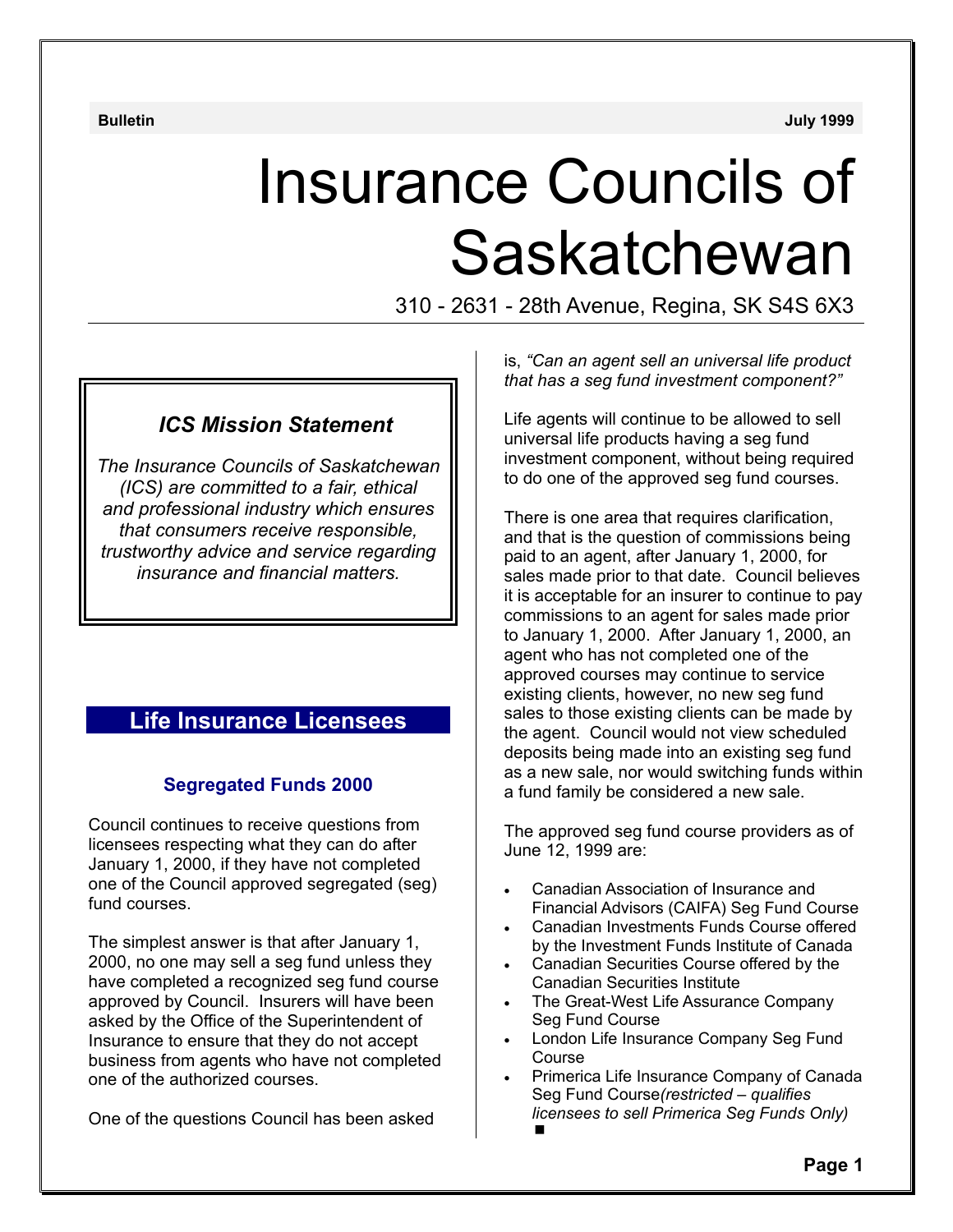# **Life Continuing Education**

Just a reminder that the first compliance period for the continuing education requirements will be January 1, 2001.

Some of the requirements are:

- Licensees must attain a minimum of thirty credit hours every two years
- Credit hours must be earned within the two year reporting period.
- All Life and/or Accident & Sickness Licensees must comply
- Existing licensees two year period commences on 1999 renewal date
- New licensees first two year period will commence on the issue date of licence
- **Exception** Fifty percent of the credit hours earned in 1997 and 1998 may be used towards the first reporting period providing you were licensed in these years.
- Failure to comply with the continuing education requirements will result in licence suspension until evidence of compliance can be determined.

Please refer to the November 1998 Bulletin for a detailed account of the continuing education requirements or contact the Council office if you require a current copy of the bylaws.

# **Errors & Omissions Insurance**

Life licensees previously had thirty days from the licence issue date to forward a copy of the required Errors & Omission Insurance (E & O) to Council.

Council is concerned that some licensees are leaving the industry within the first thirty days of obtaining their licence. This places consumers at risk.

As a result, Council will now require that all new licence applications and reinstatements be accompanied by a valid copy of the E & O Certificate of Insurance.

All licensees are reminded that they must maintain a valid E & O policy at all times.

Council receives notification from the E & O carrier when a policy is cancelled or not renewed by the licensee. If alternate E & O coverage is not registered with Council when the notice of cancellation or non-renewal is received the licence will immediately be suspended.  $\blacksquare$ 

# **Uniform Disclosure Statement**

The new Disclosure Statement is now the only form approved for use in Saskatchewan. The old Saskatchewan Disclosure Statement cannot be used after July 1, 1999.

A step-by-step guideline for use in Saskatchewan is available from Council. Licensees are encouraged to obtain a copy to assist in the completion of the new Life Insurance Disclosure Statement.

If you operate outside Saskatchewan, please contact the appropriate licensing jurisdiction to obtain specific requirements for replacement.

The new Disclosure Statement is available from the Canadian Association of Insurance and Financial Advisors (CAIFA) at:

> 41 Lesmill Road Don Mills ON M3B 2T3 Tel: (416) 444-5251 or (800) 563-5822

# **General Insurance Licensees**

### **Continuing Education**

Continuing education requirements for All Classes (General) Licensees were reinstated August 1, 1998. Licensees will receive a booklet this summer which outlines the continuing education requirements. This booklet will include a copy of the current credit hours on file with Council for each licensee. The booklet will also explain annual reporting periods, reporting procedures, audit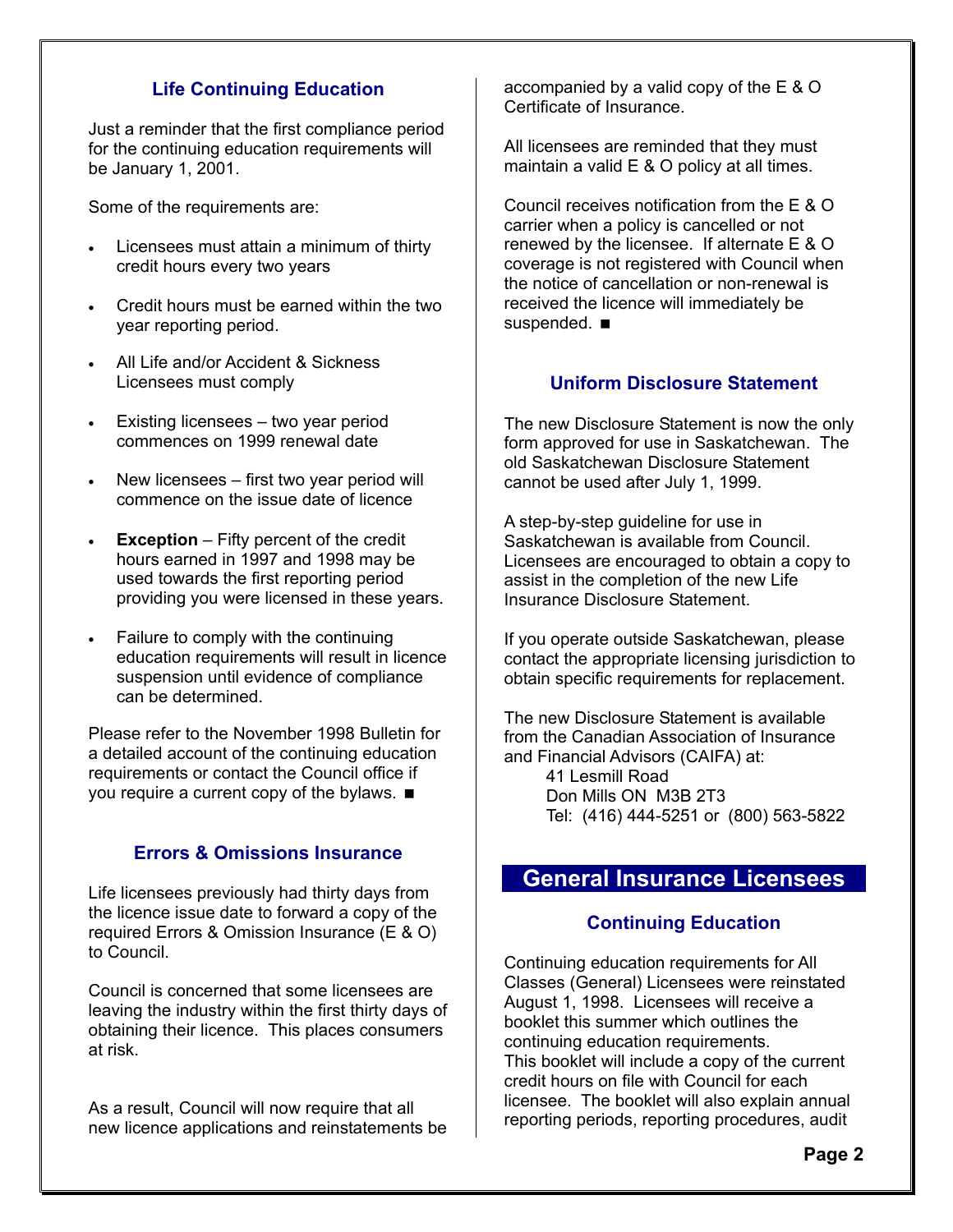procedures and answers to other frequently asked questions.

Please ensure that you read the information carefully and contact the Council office if you have further questions.  $\blacksquare$ 

# **Alert Regarding Sub-Brokering**

In the November 1998 Bulletin, Council provided extensive information respecting the concerns of regulators respecting subbrokering and outlined the duties and responsibility of the producing and contracting broker.

Council has recently become aware of a contracting broker operating in Ontario under the name of Heritage International Inc. (principal is Ian Stuart-Smith) operating out of New Market, Ontario.

The broker has been the subject of an investigation and Cease and Desist Order issued by the Financial Institutions Commission in Vancouver. He was found to have been carrying on business activities as an insurance agent, but was not licensed in the province of British Columbia.

The Cease and Desist Order is reproduced in part.

"AND THEREFORE THE SUPERINTENDENT ORDERS PURSUANT TO SECTIONS 244(2) AND 238 THAT HERITAGE AND SMITH:

 CEASE FROM EITHER DIRECTLY OR INDIRECTLY CARRYING ON INSURANCE BUSINESS IN BRITISH COLUMBIA."

The General Insurance Council did receive an inquiry respecting Heritage International Inc., and repeated requests to Heritage International Inc. have not been responded to. Council has been able to determine that Heritage International Inc. is not licensed as a broker in the Province of Ontario. Heritage International Inc., according to the Registered Insurance Brokers Association (RIBO), is a wholesaler and as such, does not require licensing in Ontario.

RIBO reported on an Ian Stuart-Smith in March

of 1997 and advised that his licence was cancelled and he was fined \$2,500. The cancellation and fine occurred when he was found guilty of misconduct for failure to discharge his duties to clients with integrity, arising out of a number of instances whereby clients were left uncovered for commercial coverage that were believed by the clients, to be in force.

Brokers are urged to proceed with extreme caution in sub-brokering business, and would be well advised to ensure that any contracting broker they may be dealing with, is licensed in the resident jurisdiction of the contracting broker. Failure to do so may constitute a failure of duty of care and open the producing broker in Saskatchewan to liability should problems arise with the insurance.

# **All Licensees**

# **Procedural Guideline Access to Information**

Council receives various requests for information. The following guideline will help licensees understand the current access to information rules.

#### **ACCESS TO FILE INFORMATION**

Information that may be released to anyone inquiring about the status of a licensee is:

- 1. The licensee's name and address for service and the class of licence held.
- 2. The name and address for service of the sponsoring agent, insurer or adjuster, where sponsorship is a requirement of licensing.
- 3. Information regarding terms and/or conditions that have been applied to the licence.
- 4. The status of a licence, i.e., whether it has been suspended, cancelled or expired.
- 5. Any formal disciplinary action, recorded on a licensee's record, such as letters of warning, licence suspensions, cancellations or other orders of a Disciplinary Hearing Committee confirmed by Council (except Cautionary Letters of Warning).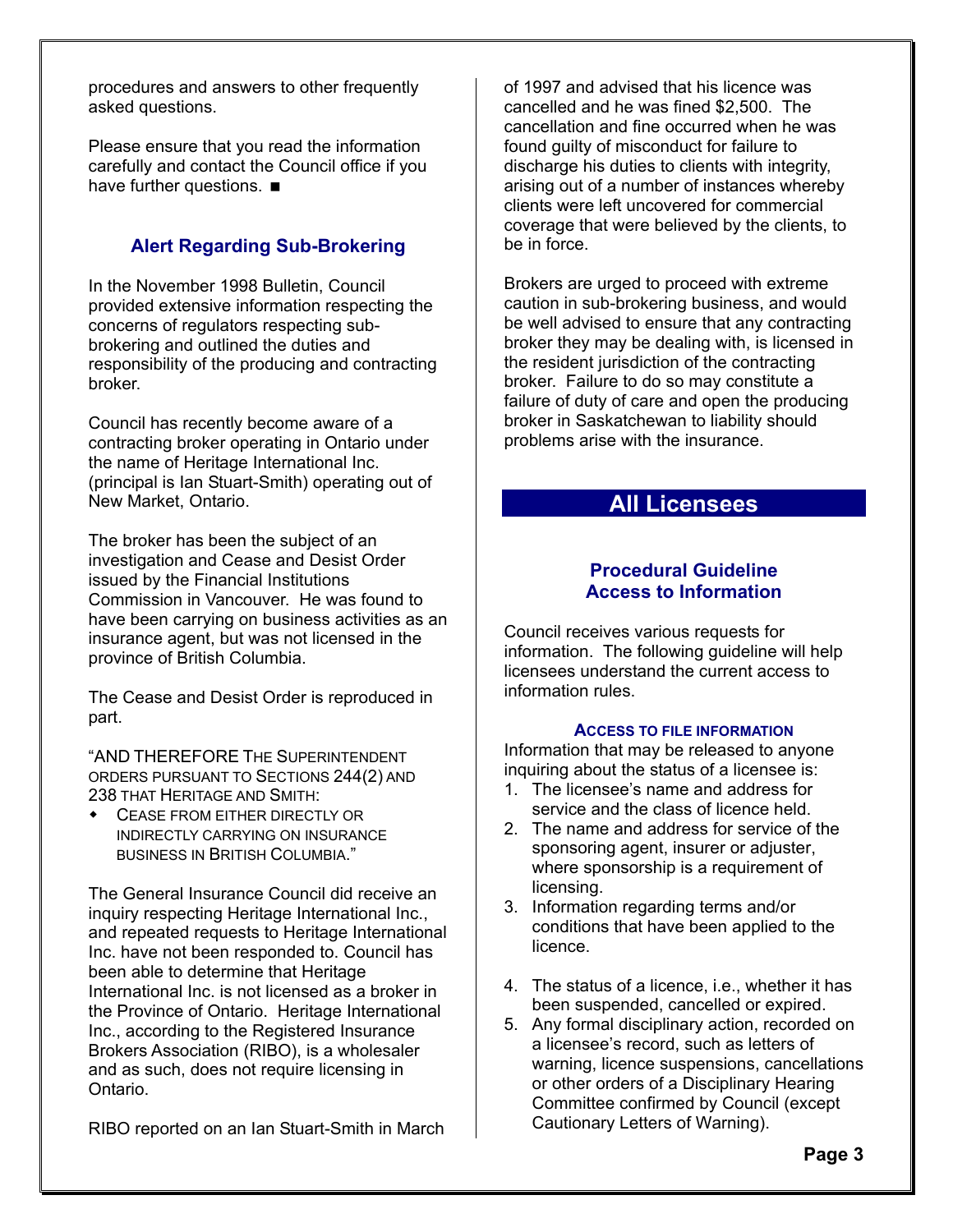#### **ACCESS TO INVESTIGATIVE INFORMATION**

Information received at all stages of an investigation up to and including a Complaint Review Committee is confidential and may not be divulged to any person, other than the complainant or the accused.

During the course of an investigation, however, it often becomes necessary to approach other licensees, insurers or members of the public regarding information relevant to the investigation. In addition, other licensees may be used as expert resources when independent technical expertise is required. During these contacts, certain information will be released in the furtherance of the investigation. If this occurs the confidentiality of the investigative information is no longer within the direct control of Council or its staff.

#### **ACCESS TO COMPLAINT REVIEW COMMITTEE INFORMATION**

At this stage, information on the investigation is confidential and Complaint Review Committee members are advised of the importance of confidentiality.

Where the committee directs a letter of warning be sent, and the letter of warning has been issued; and the appeal period has expired, the letter of warning and its contents becomes public information and may be disclosed. It will also, at the first opportunity, be published in the Council Bulletin.

Where a complaint is referred to a Disciplinary Hearing Committee, and where the licensee has been informed of the need to appear before a Disciplinary Hearing Committee, the time and place of the hearing and the nature of the hearing becomes public information and may be disclosed.

#### **ACCESS TO DISCIPLINARY HEARING COMMITTEE INFORMATION**

Information at the Disciplinary Hearing Committee stage is not protected. The hearings are open to the public.

Where the Disciplinary Hearing Committee has rendered its written decision, and this decision has been provided to the licensee, the complainant, and the Council, it is public

information and may be provided to any person inquiring as to the findings of the Disciplinary Hearing Committee.

#### **ACCESS TO COUNCIL INFORMATION**

Where Council has rendered a decision respecting a penalty, the decision is public information, and will be published in the Council's Bulletin.

Council's deliberations will at all times remain confidential. The only information made public will be in the form of the written decision of Council.

#### **ACCESS TO APPEAL INFORMATION**

Where a Council decision is appealed to the Superintendent of Insurance or to the courts, Council members will decline comment on the decision. The person making the inquiry will be referred to Council staff, who will be able to advise them of the status of the appeal.

# **Compensation to Unlicensed Individuals**

Council has received and continues to receive inquiries regarding the payment of compensation to unlicensed individuals. The Saskatchewan Insurance Act (Act) expressly prohibits the payment of compensation to any unlicensed person or corporation, where the compensation paid is a result of the person or corporation acting as an agent, as defined by Section 2(d) of the Act.

Section 2(d) of the Act states:

*"agent" or "insurance agent" means a person who:* 

- *(i) solicits, negotiates or effects for or on behalf of any insurer a contract of insurance;*
- *(ii) for compensation, acts in the solicitation or negotiation of insurance;*
- *(iii) transmits, for compensation, for a person other than himself, an application for or a policy of insurance to or from an insurer; or*
- *(iv) retains as compensation any portion of a premium received by him;*

*and includes a general agent but does not include an officer or salaried employee of an*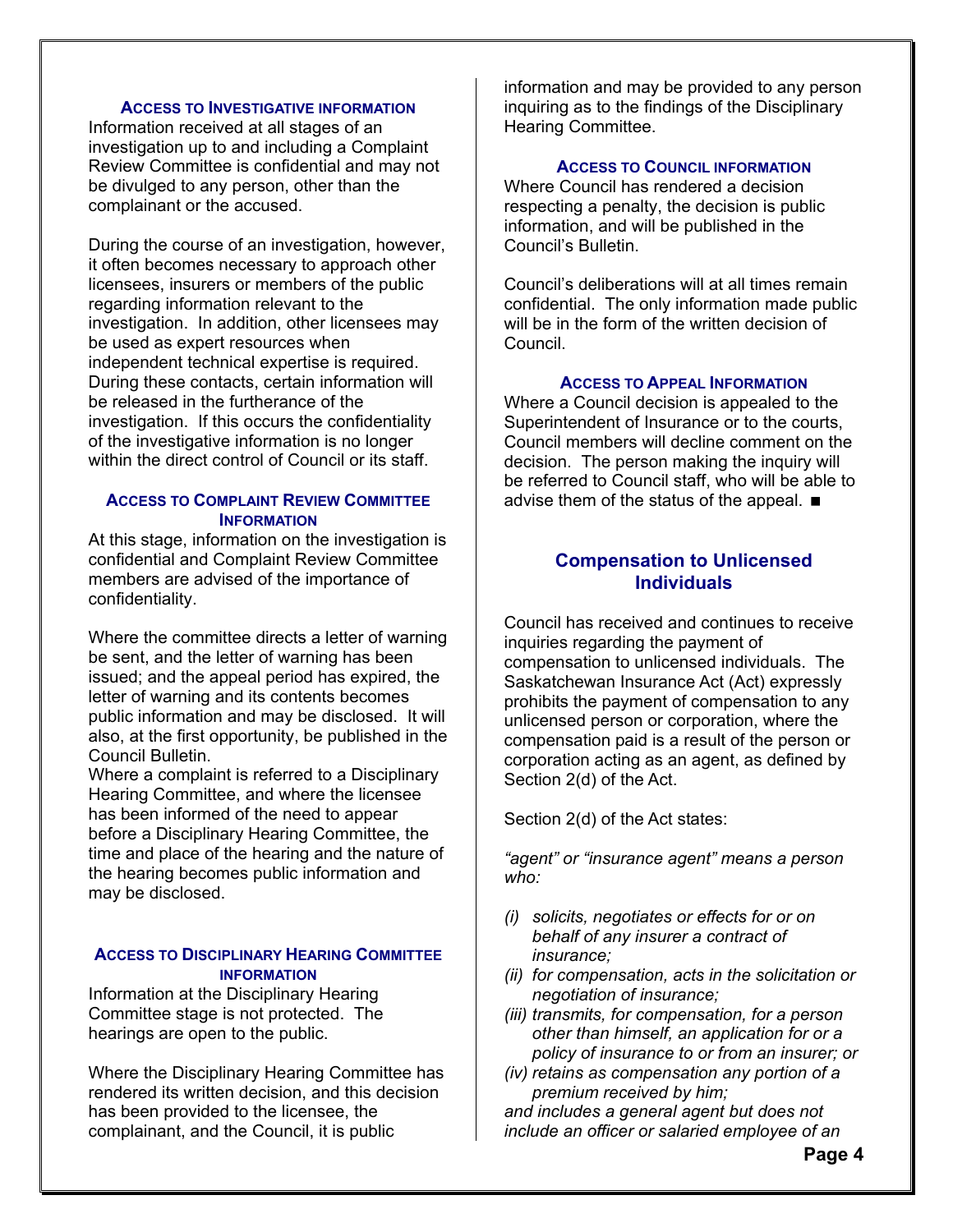#### *insurer.*

The position that Council must take on this issue is one that is consistent with the Act. Therefore, Council will not hold an agent to be in contravention of the Act or the Bylaws where compensation is paid to an unlicensed individual or corporation, providing the individual or corporation is not in any way entering into an activity that would bring the unlicensed individual or corporation within the definition of an agent, as defined by Section  $2(d)$  of the Act.  $\blacksquare$ 

# **Administration Update**

# **Non-sufficient Funds (NSF) Cheques**

Councils wish to remind licensees that NSF cheques received for licence fees will jeopardize the status of the licence.

NSF cheques will result in the suspension of the licence until satisfactory payment, either cash, certified cheque or money order, is received by Council.

In addition, licensees will be charged a fifty dollar administration fee for any NSF cheque received by Council. ■

# **New Application Forms**

New application forms for agencies, individuals and adjusters were developed in June. Companies and agencies may contact the Council office to obtain a supply of these forms.

Please note that old application forms will not be accepted after October 1, 1999. ■

# **Bankruptcies**

All initial applicants with an undischarged bankruptcy will have their files referred to Council to determine the applicant's suitability for licensing.

It is, therefore, imperative that a complete copy

of the documents on file with the trustee be attached to the application form.

This will ensure that Council makes an informed decision on the information available.  $\blacksquare$ 

# **Elimination of Dual Licence**

In February 1999, holders of All Classes including Life and Life/Hail/Travel (dual licensees) were informed that separate licenses would be required.

All licensees affected should now have received new licenses and a letter confirming the action taken by Council.

Please contact Council if you have not received these documents.

# **Examination Scheduling and Results**

Examination scheduling and administration has been contracted to the Insurance Brokers' Association of Saskatchewan (IBAS).

All study material may be purchased through IBAS as well.

For exam scheduling and results, please call:

 Tel: (306) 525-5900 Fax: (306) 569-3018 **Inquiries** 

Council receives numerous calls each day from applicants and licensees. All licensing staff are qualified to answer inquiries, however, we do request that you refrain from calling the Council office regarding a new application until ten working days have expired.

Council requests that each company appoint one contact person for licensing matters. This will alleviate the duplicate calls that now occur on a daily basis for the same licence file.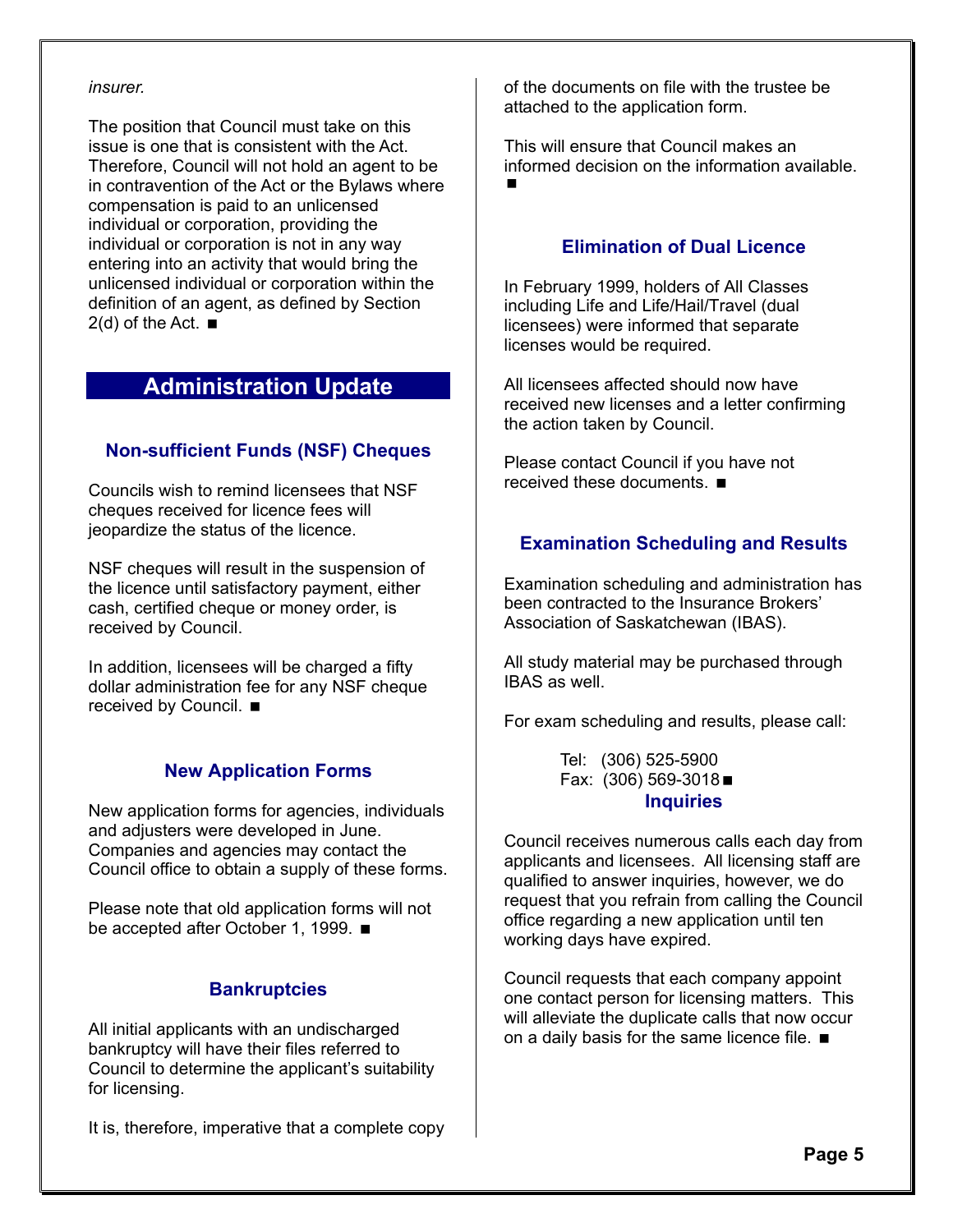# **Suspension Notification Required by Sponsor**

The Saskatchewan Insurance Act requires that where a licensee ceases employment with the sponsor named on the licence, that the sponsor must notify Council in writing within five days after cessation.

The notice is to include the licensee name, date of cessation and the reason for leaving.  $\blacksquare$ 

# **Not Renewing?**

All licenses must be renewed on an annual basis. In the event you do not wish to renew a licence, please advise Council, preferably in writing upon receipt of the renewal form. If you inform Council immediately, the late filing fee will not be charged in the event you wish to reinstate your licence at a later date. It will also reduce the costs incurred if a licence is cancelled for failure to renew.

# **Disciplinary Action November 1, 1998 to June 1, 1999**

**A LICENSEE USING ANY INFORMATION IN THIS BULLETIN TO DISCREDIT ANOTHER LICENSEE OR ANY OTHER PERSON WILL BE IN VIOLATION OF THE BYLAWS AND CALLED TO ACCOUNT FOR THEIR ACTIONS.** 

The following information identifies only those licensees for whom the appeal process has expired:

# **Disciplinary Hearings**

#### **October 1, 1998**

*Christian John Carduner*, representing *Insurance World International Ltd. o/a Insurance World International* had his All Classes Salesperson's Licence (under suspension from April 1, 1998) cancelled October 1, 1998. Christian John Carduner (licensee) was provided an opportunity to show cause why his licence should not remain cancelled. On December 17, 1998, Council, on the recommendation of a Disciplinary Hearing Committee cancelled his licence for a period of no less than two years from December 17, 1998. Any reapplication after December 17, 2000, would be subject to a suitability review.

The licensee was found to have:

- 1. While under oath, provided testimony that was intentionally misleading in an appearance before a Disciplinary Hearing Committee of the General Insurance Council on December 6, 1996, while under oath.
- 2. Continued to hold himself out as an insurance agent and act as an insurance agent at a time his licence was suspended.
- 3. Failed to produce documents demanded, pursuant to Section 469, subsection (4) of The Saskatchewan Insurance Act, within the specified time.

The licensee has appealed Council's decision to the Superintendent of Insurance. The licence, pending outcome of the appeal, remains cancelled.

#### **June 1, 1999**

*Christian John Carduner,* representing *Insurance World International Ltd. o/a Insurance World International* had his all Classes Salesperson's Licence (previously cancelled until December 17, 2000) cancelled indefinitely.

Christian John Carduner was found to have, in a number of instances, failed to act with utmost good faith and integrity in his dealings with clients of Insurance World International Ltd. o/a Insurance World International.

# **Letters of Warning**

*James Michael Overend* and *D.A. Scrivener Adjusters Ltd. o/a Scrivener Adjusters* received a Letter of Warning for an advertisement that a Disciplinary Hearing Committee found to be misleading, as it related to a branch in Swift Current. The licensees, as well, were warned that requests from Council staff for information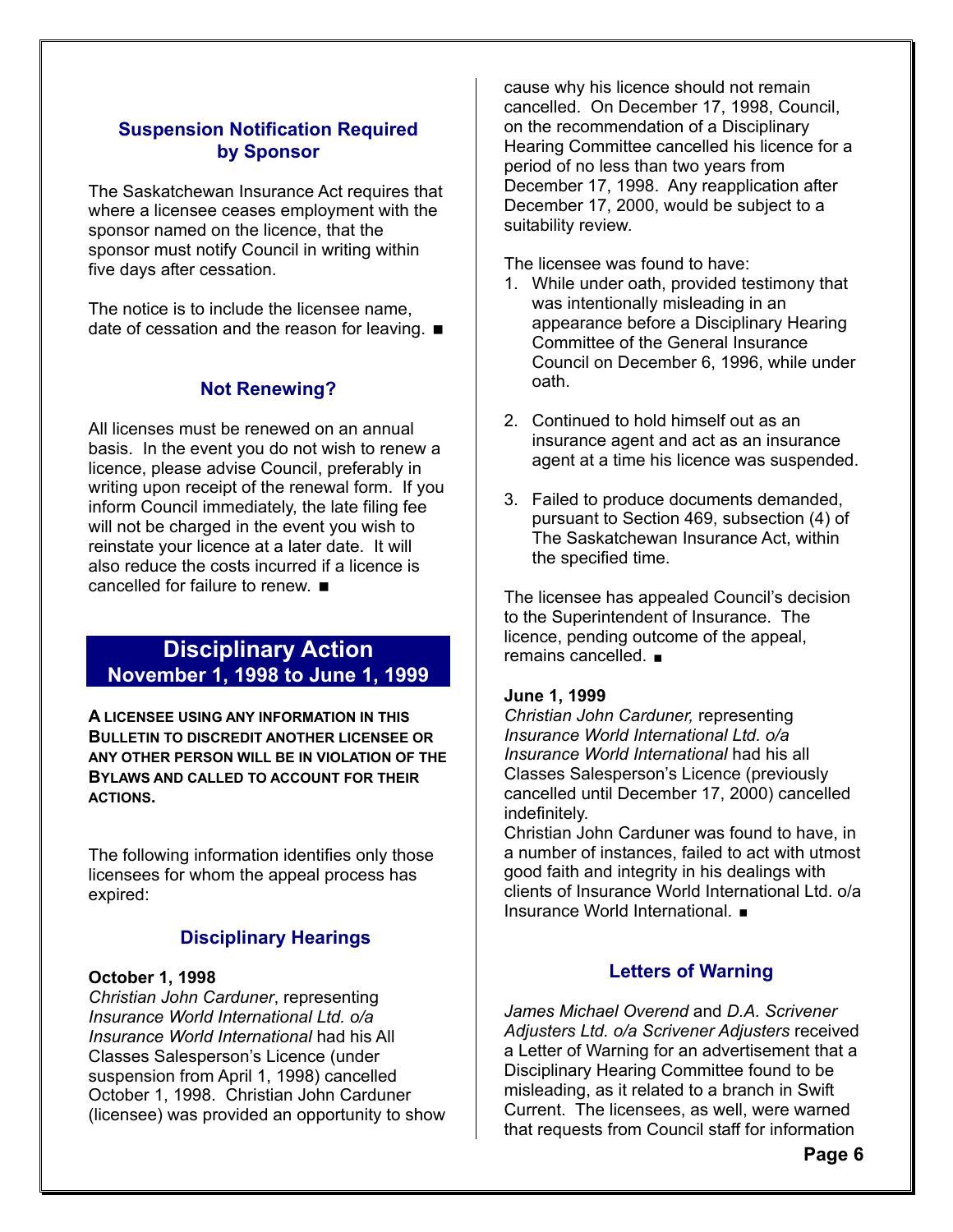relating to the business for which they are licensed, are expected to be answered fully and promptly.

The Letter of Warning is under appeal to the Superintendent of Insurance.  $\blacksquare$ 

*Stuart Leonard Ogren* representing *The Mutual Life Assurance Company of Canada* received a Letter of Warning for his failure in a replacement, to attempt to obtain from the existing insurer current policy information, and as a consequence, failed to present and review a fully completed Disclosure Statement with the policyholder. As well, the licensee was found to have compared guaranteed values against non-guaranteed values, and in doing so provided false and/or misleading information to the policyholder.  $\blacksquare$ 

*Clifford Alphonse Wiegers* representing *The Canada Life Assurance Company* received a Letter of Warning when he failed to attempt to obtain from the existing insurer, current policy information that would have enabled him to fully and accurately complete a Disclosure Statement. **■** 

*Ernest Charles Wilson* representing *Lutheran Life Insurance Society of Canada* received a Letter of Warning when he failed to attempt to obtain from the existing insurer, current policy information that would have enabled him to fully and accurately complete a Disclosure Statement. **■** 

*Sylvester Henry Osicki* representing *Royal & Sun Alliance Life Insurance Company* received a Letter of Warning for failure to attempt to obtain from the existing insurer, current policy information that would have enabled him to fully and accurately complete a Disclosure Statement.  $\blacksquare$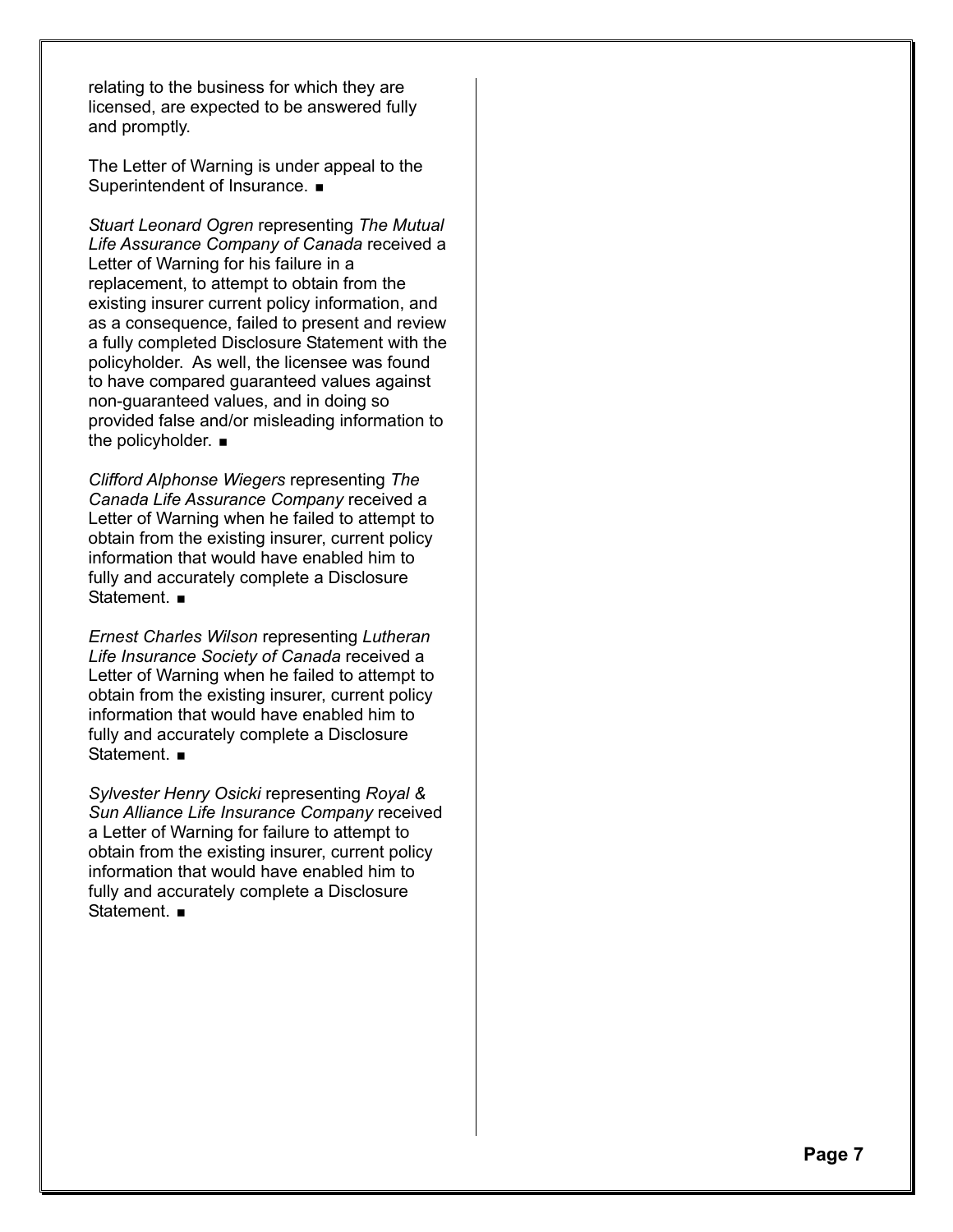# **Remarks from the Superintendent**

The Superintendents of Insurance across Canada, collectively known as the Canadian Council of Insurance Regulators (CCIR), have recently undertaken three initiatives which will focus on better communications with other regulators of financial services and the insurance industry.

The first initiative is the Joint Forum of Financial Market Regulators, which met for the first time in April 1999 at Toronto. The Joint Forum is comprised of four insurance regulators (Quebec, Manitoba, Saskatchewan and British Columbia), five securities regulators (Ontario, Quebec, British Columbia, Alberta and Nova Scotia) and four pension regulators (British Columbia, Alberta, Ontario and Newfoundland). Newfoundland will also represent regulators of trust and loan companies and credit unions. Representatives to the Joint Forum will meet quarterly to discuss issues that are of common interest and propose solutions where there are perceived gaps in regulation. One issue that is currently being discussed by the Forum is the regulation of financial planners with a view to establishing common standards for dually licensed insurance agents and securities dealers and salespersons.

The second initiative is the establishment of a secretariat for the CCIR to provide resources for policy development and selected projects. The secretariat will have a full time policy analyst and a part-time administrative person. The annual funding for the secretariat will be provided by an assessment from each jurisdiction. It is expected the secretariat will be in place in the fall of 1999.

The third initiative is the production of a five year strategic plan for the CCIR. The plan has been approved in principle and is expected to be formally adopted by the CCIR at its September 1999 meeting in Prince Edward Island. Further details of the plan will be provided to you in the next Bulletin.

I look forward to updating you on these initiatives as they take shape over the next year. If you have any questions or comments about these CCIR activities or any other aspect of the role of the Superintendent of Insurance in Saskatchewan please call me at (306) 787- 7881 or send an e-mail to ihall@justice.gov.sk.ca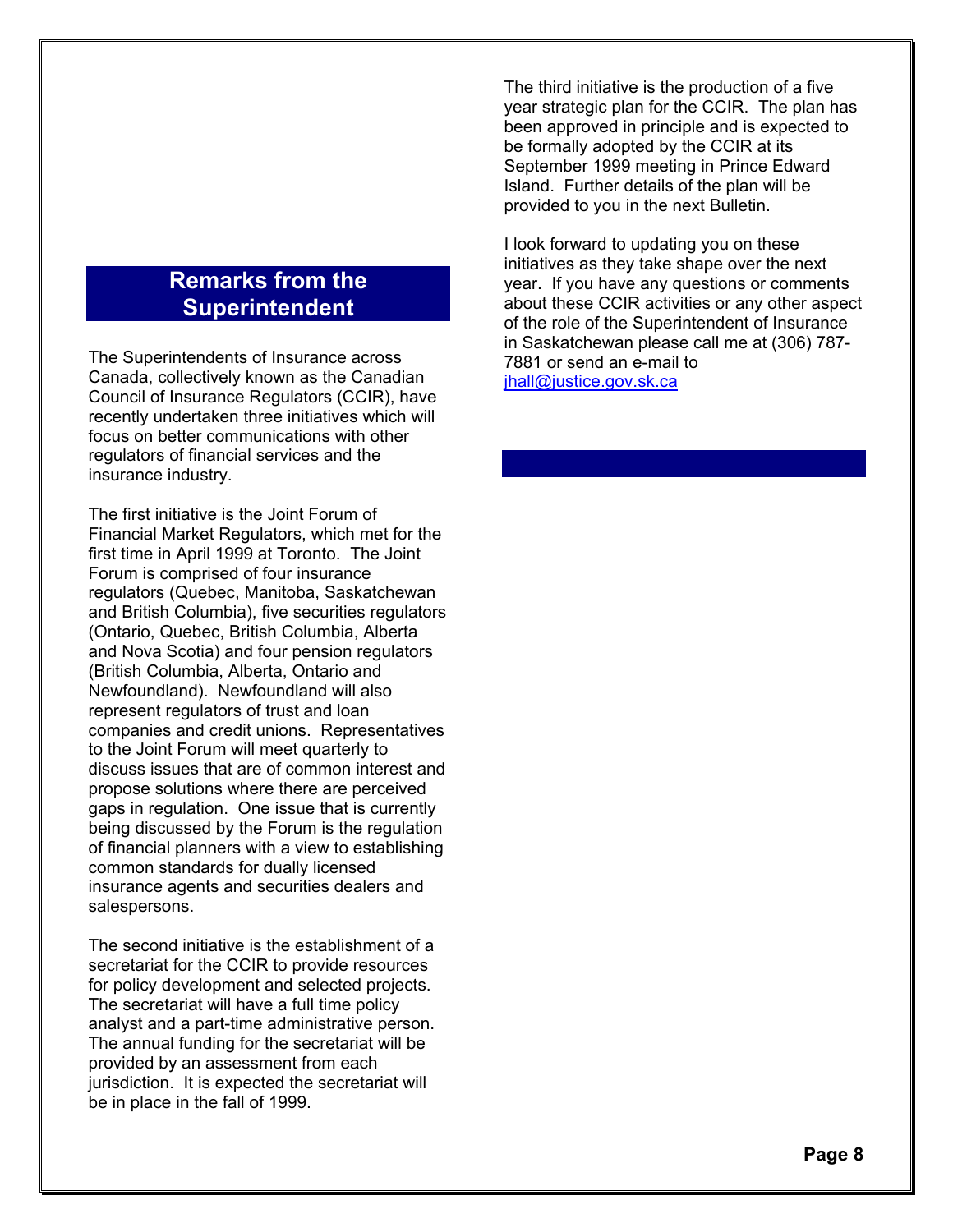# **General Insurance Council**

#### *IBAS Appointments*

| Chairman<br>Irvin Bender                               | Tel: (306) 642-5977                        |
|--------------------------------------------------------|--------------------------------------------|
| <b>Vice Chairman</b><br>J. Bruce Pendleton, AIIC, CAIB | Tel: (306) 244-7955                        |
| J. Drew Byers, AIIC<br>Dwight Dunn, CAIB, CCIB         | Tel: (306) 653-2233<br>Tel: (306) 698-2513 |

#### *Superintendent Appointments*

Dave Prociuk, AIIC Tel: (306) 651-4424 Hugh Smith Tel: (306) 789-7720

Doug Wright Tel: (306) 934-7312

# **Hail Insurance Council**

#### *CCHA Appointments*

| Chairman<br>Rennie McQueen | Tel: (306) 955-1330 |
|----------------------------|---------------------|
| Rob Goeres                 | Tel: (306) 584-8844 |
| Scott Wray                 | Tel: (306) 694-1797 |

#### *Superintendent Appointments*

**Vice Chairman** Leon Cornet Tel: (306) 648-3456 Arden Body Tel: (306) 372-4383 Dwayne Mitchell Tel: (306) 446-1326 Tel: (306) 586-9750

# **Life Insurance Council**

#### *CAIFA Appointments*

**Chairman**

| Gil Ennis, CFP, CLU, CH.F.C. | Tel: (306) 789-3744 |
|------------------------------|---------------------|
| Fred H. Smith, CFP           | Tel: (306) 664-7400 |

#### *CLHIA Appointments*

**Vice Chairman** Ron Fullan Tel: (306) 751-6333 Jim Dale Tel: (306) 347-6270<br>Harvey Ross, CLU, CH.F.C. Tel: (306) 586-8121 Harvey Ross, CLU, CH.F.C.

 *Superintendent Appointments*

Tracey Bakkeli Tel: (306) 565-5238 Amber Bieber Tel: (306) 373-8257 Beverly DeJong Tel: (306) 729-4330

# **Organizations and Associations**

| IBAS<br>SUPT.                         | <b>CCHA</b> Canadian Crop Hail Association<br><b>CLHIA</b> Canadian Life & Health Insurance<br>Association<br>Insurance Brokers' Association of<br>Saskatchewan<br><b>CAIFA</b> Canadian Association of Insurance and<br><b>Financial Advisors</b><br>Superintendent of Insurance, Saskatchewan |                                                                                     |
|---------------------------------------|-------------------------------------------------------------------------------------------------------------------------------------------------------------------------------------------------------------------------------------------------------------------------------------------------|-------------------------------------------------------------------------------------|
|                                       | <b>Staff</b>                                                                                                                                                                                                                                                                                    |                                                                                     |
|                                       | <b>Ernie Gaschler</b>                                                                                                                                                                                                                                                                           | Administrator<br>ernie.gaschler@ibas.sk.ca                                          |
| <b>Penny Barlow</b>                   |                                                                                                                                                                                                                                                                                                 | <b>Licensing Officer/</b><br><b>Compliance Assistant</b><br>penny.barlow@ibas.sk.ca |
| <b>Annette Graff</b>                  |                                                                                                                                                                                                                                                                                                 | <b>Administrative Assistant</b><br>annette.graff@ibas.sk.ca                         |
|                                       | <b>Diane Lindsay</b>                                                                                                                                                                                                                                                                            | <b>Licensing Officer</b><br>diane.lindsay@ibas.sk.ca                                |
| <b>Cindy Swales</b>                   |                                                                                                                                                                                                                                                                                                 | <b>Licensing Officer</b><br>cindy.swales@ibas.sk.ca                                 |
| <b>John Waugh</b>                     |                                                                                                                                                                                                                                                                                                 | <b>Director of Compliance</b><br>john.waugh@ibas.sk.ca                              |
| <b>Complaints</b><br>Licensing<br>Fax |                                                                                                                                                                                                                                                                                                 | (306) 352-7870<br>(306) 347-0862<br>(306) 569-3018                                  |

# **Insurance Brokers' Association of Saskatchewan**

#### **Examinations and Study Material**

| Ingried Stroeder | <b>Exam Co-ordinator</b> |  |  |
|------------------|--------------------------|--|--|
| Exams            | $(306)$ 525-5900         |  |  |
| Fax              | $(306)$ 569-3018         |  |  |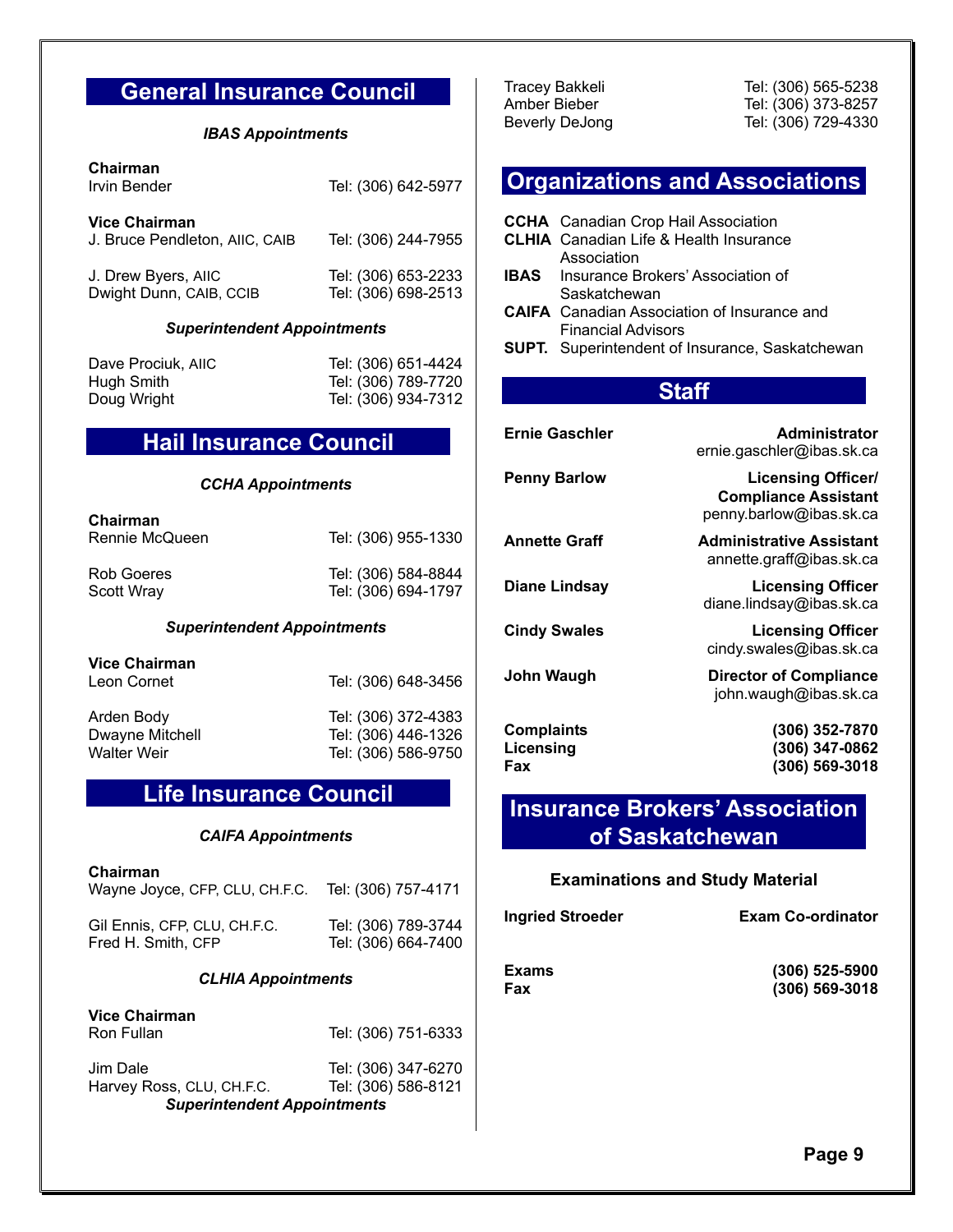# **BYLAW AMENDMENTS**

The latest bylaw amendments are listed below. Please retain these updates for your reference.

|                                   | <b>Adjuster's Bylaws</b>                                                                                                                                                                                                                                                                                                                                                                                                                                                                                                                                                                                                                                                                                                                                                                                                                                                                                                                                                                                                                                                                                                                                                                                                                                                                                                                                                                                                                                                    |  |  |  |
|-----------------------------------|-----------------------------------------------------------------------------------------------------------------------------------------------------------------------------------------------------------------------------------------------------------------------------------------------------------------------------------------------------------------------------------------------------------------------------------------------------------------------------------------------------------------------------------------------------------------------------------------------------------------------------------------------------------------------------------------------------------------------------------------------------------------------------------------------------------------------------------------------------------------------------------------------------------------------------------------------------------------------------------------------------------------------------------------------------------------------------------------------------------------------------------------------------------------------------------------------------------------------------------------------------------------------------------------------------------------------------------------------------------------------------------------------------------------------------------------------------------------------------|--|--|--|
|                                   | Section 14. (2) Annual Licence Fees<br>(a) The licence will be issued for a five (5) year period subject to annual payment.<br>(b) Licensees or applicants shall not be eligible to be licensed or renew their licence<br>unless they have paid the following annual fee:<br>(i) Adjusting Firm (Rev. 05/99)<br>\$ 65<br>(ii) Adjuster (Rev. 05/99)<br>\$70                                                                                                                                                                                                                                                                                                                                                                                                                                                                                                                                                                                                                                                                                                                                                                                                                                                                                                                                                                                                                                                                                                                 |  |  |  |
| Section 17. (1) A licensee shall: | (n) notify Council in writing no later than thirty (30) days after the occurrence of any of the<br>following:<br>conviction pursuant to the Criminal Code against the licensee (except Driving<br>(i)<br>While Under the Influence offences);<br>commencement of criminal proceedings against the licensee with respect to a<br>(ii)<br>contract of insurance and any settlement entered into by the licensee or<br>judgement issued against the licensee as a result of those criminal<br>proceedings;<br>commencement of civil and/or criminal proceedings against the licensee with<br>(iii)<br>respect to:<br>$(a)$ theft;<br>(b) fraud;<br>(c) misrepresentation;<br>(d) undue influence; or<br>(e) breach of trust;<br>and any settlement entered into by the licensee or judgment issued against the<br>licensee as a result of those civil or criminal proceedings;<br>a change in the licensee's name;<br>(iv)<br>the licensee:<br>(v)<br>(a) becomes insolvent within the meaning of The Bankruptcy and Insolvency<br>Act (Canada);<br>(b) makes an assignment or proposed assignment;<br>(c) is the subject of a receiving order; or<br>(d) makes a proposal;<br>Pursuant to The Bankruptcy and Insolvency Act (Canada);<br>the licensee is subject to any proceedings pursuant to the Winding-up Act<br>(vi)<br>(Canada);<br>the licensee is subject to any proceedings pursuant to the Companies' Creditors<br>(vii)<br>Arrangement Act (Canada). (Rev. 12/98) |  |  |  |

# **General Insurance Council Bylaws**

Section 11. (2) Continuing education

 Non-resident licensees are not subject to the continuing education requirements of these bylaws. *(Struck 11/98)*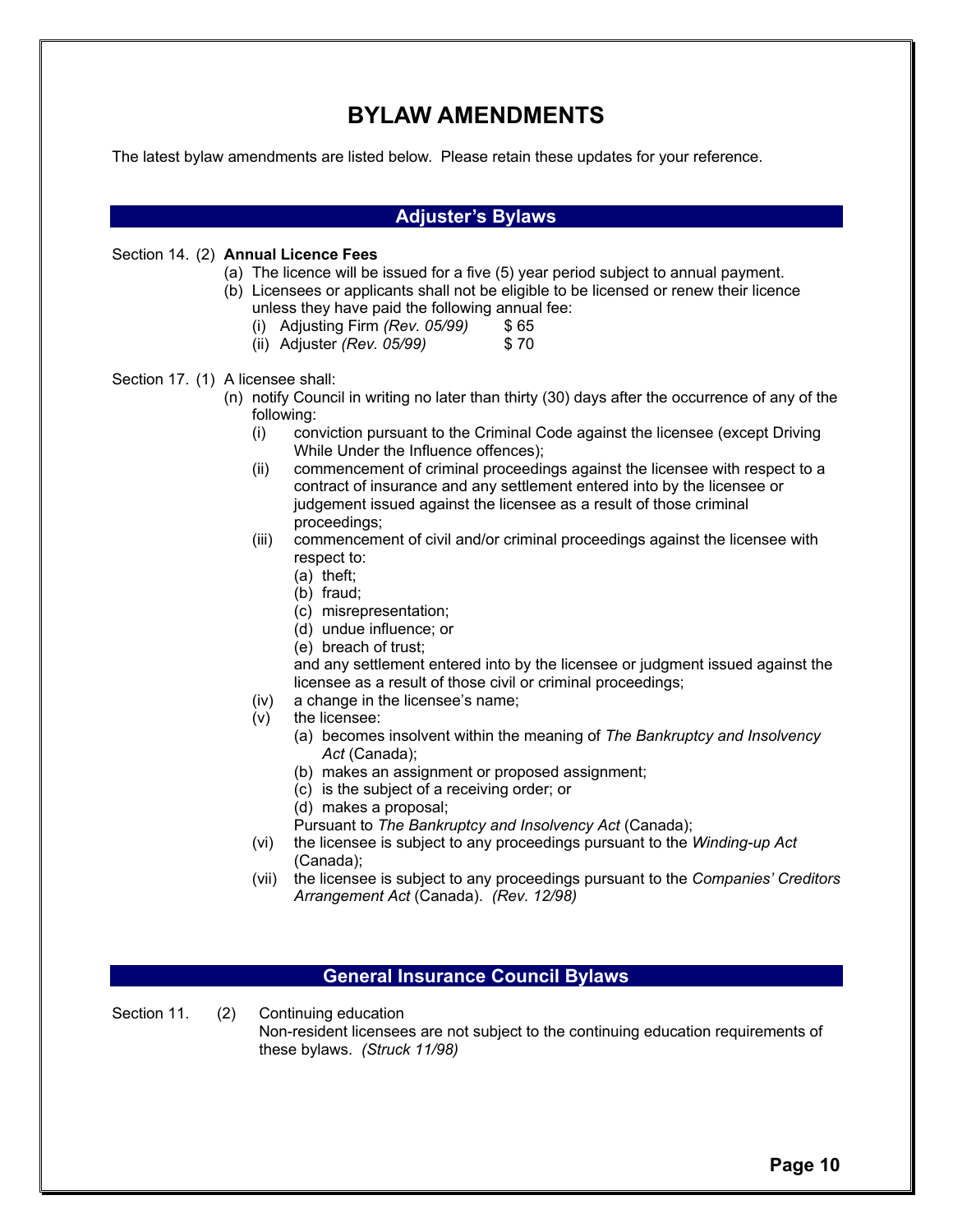|  | Section 17.1 (1) Licensees shall be required to complete, as part of their licence renewal, a |
|--|-----------------------------------------------------------------------------------------------|
|  | declaration stating:                                                                          |

- (a) Name(s) of course provider(s)
- (b) Name(s) of course(s) attended
- (c) Dates course(s) attended
- (d) Number of credit hours earned for each course *(Rev. 2/99)*
- (2) Licensees must retain certificates issued by course provider(s) for inspection by Council in the event of an audit of the licensee's records by Council. *(Rev. 2/99)*
- (3) A licensee making a false declaration in respect of the declaration referred to in subsection (1) of this section will be subject to disciplinary action for untrustworthiness to act as an agent pursuant to clause 439 (d) of The Saskatchewan Insurance Act. Penalties could include licence suspension or cancellation. *(Rev. 2/99)*
- 
- Section 19. (1) Non-accredited course providers or licensees must apply for course approval.
	- (2) Council will only consider courses where verification of attendance by the licensee can be determined and the following information is provided to Council by the applicant for course approval: (*Rev. 2/99)*
		- (a) A detailed syllabus/course outline.
		- (b) Time frames and dates.
		- (c) Industry background and experience of course instructor.
		- (d) Number and classification of credit hours being requested.
	- (3) Council may, at its sole discretion after receiving an application for course approval, grant or refuse credit hours with respect to a course provided by a non-approved course provider. *(Rev. 2/99)*
- 

#### Section 23. (2) **Annual Licence Fees**

- (a) The licence will be issued for a five (5) year period subject to annual payment.
- (b) Licensees or applicants shall not be eligible to be licensed or renew their licence unless they have paid the following annual fee:

| Agency                                     |       |
|--------------------------------------------|-------|
| All Classes (other than Life) (Rev. 05/99) | \$65  |
| Travel                                     | \$ 65 |
| Extended Third-Party Warranty/             |       |
| Administrator (Rev. 04/98)                 | \$65  |
| Extended Third-Party Warranty/             |       |
| Dealer (Rev. 04/98)                        | \$65  |
| <b>Individual Agent/Salesperson</b>        |       |
| All Classes (other than Life)              | \$70  |
| Travel                                     | \$ 35 |

- Section 26. (1) (e) notify Council in writing no later than thirty (30) days after the occurrence of any of the following:
	- (i) conviction pursuant to the Criminal Code against the licensee (except Driving While Under the Influence offences);
	- (ii) commencement of criminal proceedings against the licensee with respect to a contract of insurance and any settlement entered into by the licensee or judgement issued against the licensee as a result of those criminal proceedings;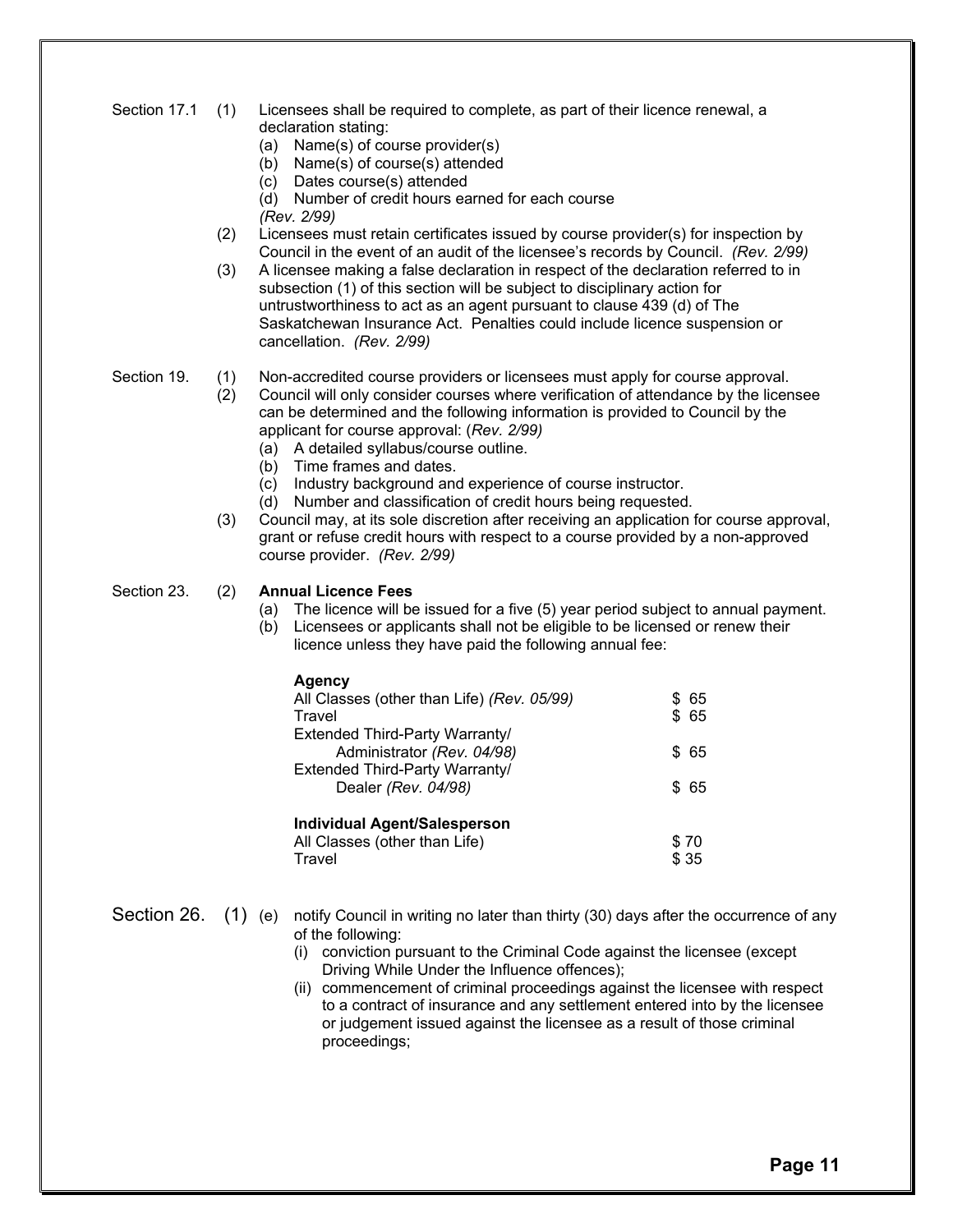- (iii) commencement of civil and/or criminal proceedings against the licensee with respect to:
	- (a) theft;
	- (b) fraud;
	- (c) misrepresentation;
	- (d) undue influence; or
	- (e) breach of trust;

 and any settlement entered into by the licensee or judgment issued against the licensee as a result of those civil or criminal proceedings;

- $(iv)$  a change in the licensee  $\sin$  name;
- (v) the licensee:
	- (a) becomes insolvent within the meaning of *The Bankruptcy and Insolvency*  Act (Canada);
	- (b) makes an assignment or proposed assignment;
	- (c) is the subject of a receiving order; or
	- (d) makes a proposal;
		- Pursuant to *The Bankruptcy and Insolvency Act* (Canada);
- (vi) the licensee is subject to any proceedings pursuant to the *Winding-up Act*  (Canada);
- (vii) the licensee is subject to any proceedings pursuant to the *Companies*<sup>=</sup> *Creditors Arrangement Act* (Canada). *(Rev. 12/98)*

#### **Hail Insurance Council Bylaws**

- Section 12. (e) notify Council in writing no later than thirty (30) days after the occurrence of any of the following:
	- (i) conviction pursuant to the Criminal Code against the licensee (except Driving While Under the Influence offences);
	- (ii) commencement of criminal proceedings against the licensee with respect to a contract of insurance and any settlement entered into by the licensee or judgement issued against the licensee as a result of those criminal proceedings;
	- (iii) commencement of civil and/or criminal proceedings against the licensee with respect to:
		- (a) theft;
		- (b) fraud;
		- (c) misrepresentation;
		- (d) undue influence; or
		- (e) breach of trust;

 and any settlement entered into by the licensee or judgment issued against the licensee as a result of those civil or criminal proceedings;

- (iv) a change in the licensee's name;
- (v) the licensee:
	- (a) becomes insolvent within the meaning of the *Bankruptcy and Insolvency*  Act *(Canada)*;
	- (b) makes an assignment or proposed assignment;
	- (c) is the subject of a receiving order; or
	- (d) makes a proposal;
		- Pursuant to the *Bankruptcy and Insolvency Act* (Canada);
- (vi) the licensee is subject to any proceedings pursuant to the *Winding-up Act*  (Canada);
- (vii) the licensee is subject to any proceedings pursuant to the *Companies' Creditors Arrangement Act* (Canada).

# **Life Insurance Council Bylaws**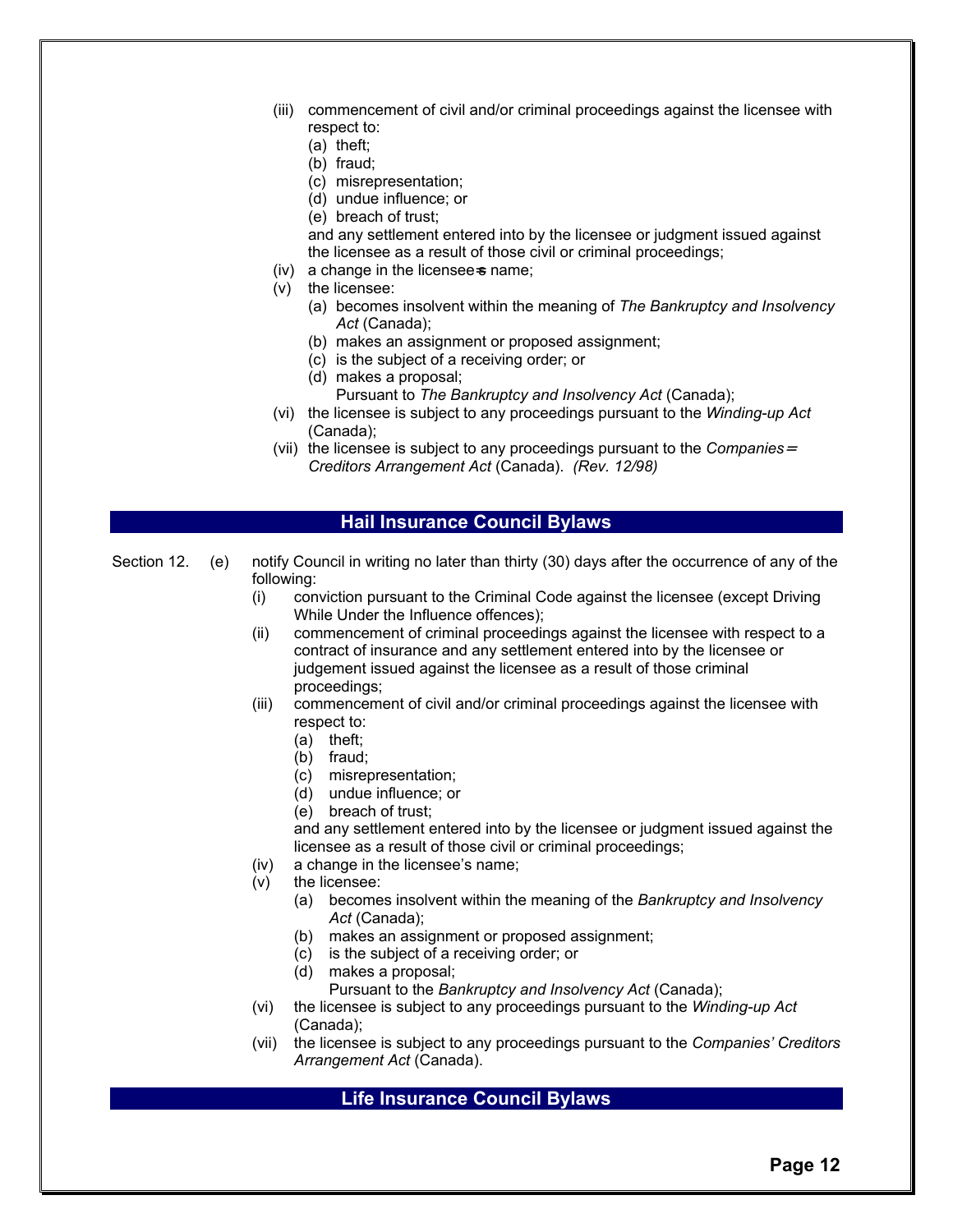- Section 1. (1) An applicant applying for a Level I Licence to sell life insurance must pass, with a mark of not less than 75%, the following Level I examinations approved by Council: *(Rev. 11/98)*
	- (a) Accident and Sickness Insurance;
	- (b) Life Insurance; and
	- (c) the current Life Insurance Council Bylaws.
- Section 1.1 (1) An applicant applying for a Level II licence to sell Life insurance and Accident & Sickness insurance must be eligible to hold or be the holder of a Level I licence and have successfully met one of the requirements set out in subsection 15 (6). *(Rev. 1/99)*
- Section 3. (1) Where an applicant is or will become a resident and is applying for a Life and Accident & Sickness insurance licence and provides evidence to Council that the applicant holds or has held within a reasonable period of time an equivalent Level I or Level II licence in another jurisdiction an equivalent level of licence may be granted. Providing the applicant is otherwise suitable, the applicant shall be required to write only the current Life Insurance Council Bylaws examination. *(Rev. 1/99)*
	- (2) Where an applicant is or will become a resident and is applying for an Accident & Sickness licence and provides evidence to Council that the applicant holds or has held within a reasonable period of time an equivalent Accident & Sickness licence in another jurisdiction an Accident and Sickness insurance licence may be granted. Providing the applicant is otherwise suitable, the applicant shall be required to write only the current Life Insurance Council Bylaws examination. *(Rev. 1/99)*

#### **Exemptions from examinations**

- 
- Section 5. (1) The written Level I Life and Accident & Sickness examination requirements in Sections 1 (a) and (b) may not be required where the applicant is a member in good standing of the Canadian Association of Insurance and Financial Advisors or has successfully completed the Life Insurance Council of Saskatchewan Level II Examination, The Fraternal Insurance Counsellor Course, CAIFA Level II Examination or the Insurance and Financial Advisors Training Course. *(Rev. 09/97)(Rev. 11/98)(Rev. 1/99)* 
	- (2) Where an applicant is a non resident and will remain a non resident and is applying for a Life and Accident & Sickness or an Accident & Sickness licence and provides evidence to Council that the applicant holds or has held within a reasonable period of time an equivalent licence in another jurisdiction, an equivalent level of insurance licence may be granted. *(Rev. 1/99)*
- Section 15. (1) Subject to subsections (2) and (3) and subsections 16 (8) and (9), all licensees must complete within three years of first obtaining their licence one of the Level II education requirements set out in subsection (6). *(Rev. 1/99)* 
	- (2) Licensees who hold a subsisting licence that was issued between January 1, 1986 and February 1, 1999 and who have not completed one of the Level II education requirements set out in subsection (6), must complete one of the Level II education requirements set out in subsection (6) within a period set by Council but in no event shall the time period be less than one (1) year from February 1, 1999. *(Rev. 1/99)*
	- (3) Licensees who hold a subsisting licence that was issued before January 1, 1986 and who have not completed one of the Level II education requirements set out in subsection (6) must by March 31, 1999:
		- (a) request a Restricted Level I licence as described in subsection 5 (a);
		- (b) request a Conditional Level II licence as described in subsection 5 (b); or
		- (c) apply to the Council, pursuant to subsection 16 (9) for an exemption from the Level II requirements set out in subsection (6), but if the exemption is not granted, must then request within thirty (30) days of receiving written notice of the Council s decision not to grant an exemption, a Restricted Level I licence or a Conditional Level II licence. *(Rev. 1/99)*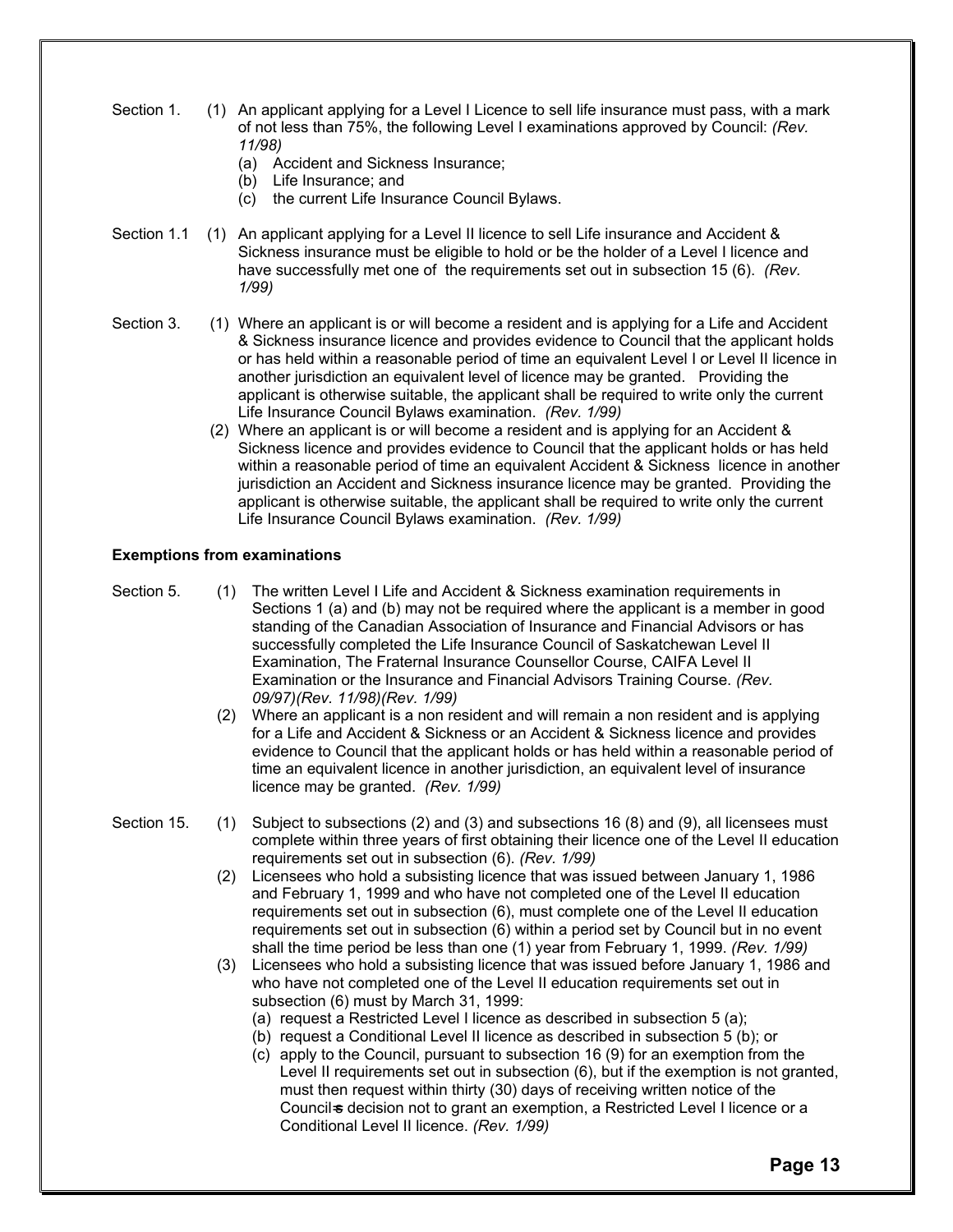- (4) Licensees who do not comply with subsection (3);
	- (a) shall have their subsisting licence cancelled; and
	- (b) shall be issued a Restricted Level I licence pursuant to subsection 5 (a). *(Rev. 1/99)*
- (5) The Council may issue to licensees mentioned in subsections (3) and (4):
	- (a) a Restricted Level I licence, the holder of which must:
		- (i) prior to submitting a Disclosure Statement to an insurer, ensure the Disclosure Statement has been reviewed and countersigned by a holder of a Level II licence;
		- (ii) within ten (10) days of taking an application for insurance, ensure that a Level I Supervision Certificate approved by the Life Insurance Council (Appendix 3) is completed and signed by a holder of a Level II licence and a copy of the Level I Supervision Certificate is retained by the Level I licensee in the applicant $\ast$  file; and
		- (iii) not act as an agent in the sale of Segregated Funds unless the licence holder has passed an investment funds course approved by Council; or *(Rev. 1/99)*
	- (b) a Conditional Level II licence, the holder of which must successfully complete within three years of receiving the licence, one of the Level II education requirements set out in subsection (6), and if those requirements are not met within that time, the licence will be cancelled. *(Rev. 1/99)*
- Section 15.6 (1) Non-accredited course providers or licensees must apply for course approval.
	- (2) Council will only consider courses where verification of attendance by the licensee can be determined and the following information is provided to Council by the applicant for course approval *(Rev. 3/99)* :
		- (a) A detailed syllabus/course outline.
		- (b) Time frames and dates.
		- (c) Industry background and experience of course instructor.
		- (d) Number and classification of credit hours being requested.
	- (3) Council may, at its sole discretion after receiving an application for course approval, grant or refuse credit hours with respect to a course provided by a non-approved course provider. *(Rev. 3/99)*
- Section 17. (2) **Annual Licence Fees**
	- (a) The licence will be issued for a five (5) year period subject to annual payment.
	- (b) Licensees or applicants shall not be eligible to be licensed or renew their licence unless they have paid the following annual fee:

#### **Agency Licence**

- (i) Repealed. *(Rev. 5/99)*
- (ii) Repealed. *(Rev. 5/99)*
- (iii) Life and Accident & Sickness *(Rev. 5/99)* \$65
- (iv) Accident & Sickness \$65

#### (b) **Individual Agent/Salesperson**

- (i) Repealed. *(Rev. 5/99)*
- (ii) Life and Accident & Sickness *(Rev. 5/99)* \$ 70
- (iii) Accident & Sickness *(Rev. 5/99)* \$ 70

Section 20. (k) where the licensee is the holder of a Level I Life and Accident & Sickness Insurance licence issued after January 1, 1999, within ten (10) days of taking an application for insurance ensure that a Level I Supervision Certificate approved by the Life Insurance Council (appendix 3) is completed and signed by a holder of a Level II licence, and a copy of the Level I Supervision Certificate shall be retained by the licensee in the applicant of file. *(Rev. 10/98, 12/98)* 

Section 21. (q) where the licensee is a holder of a Level I Licence issued after January 1, 1999,